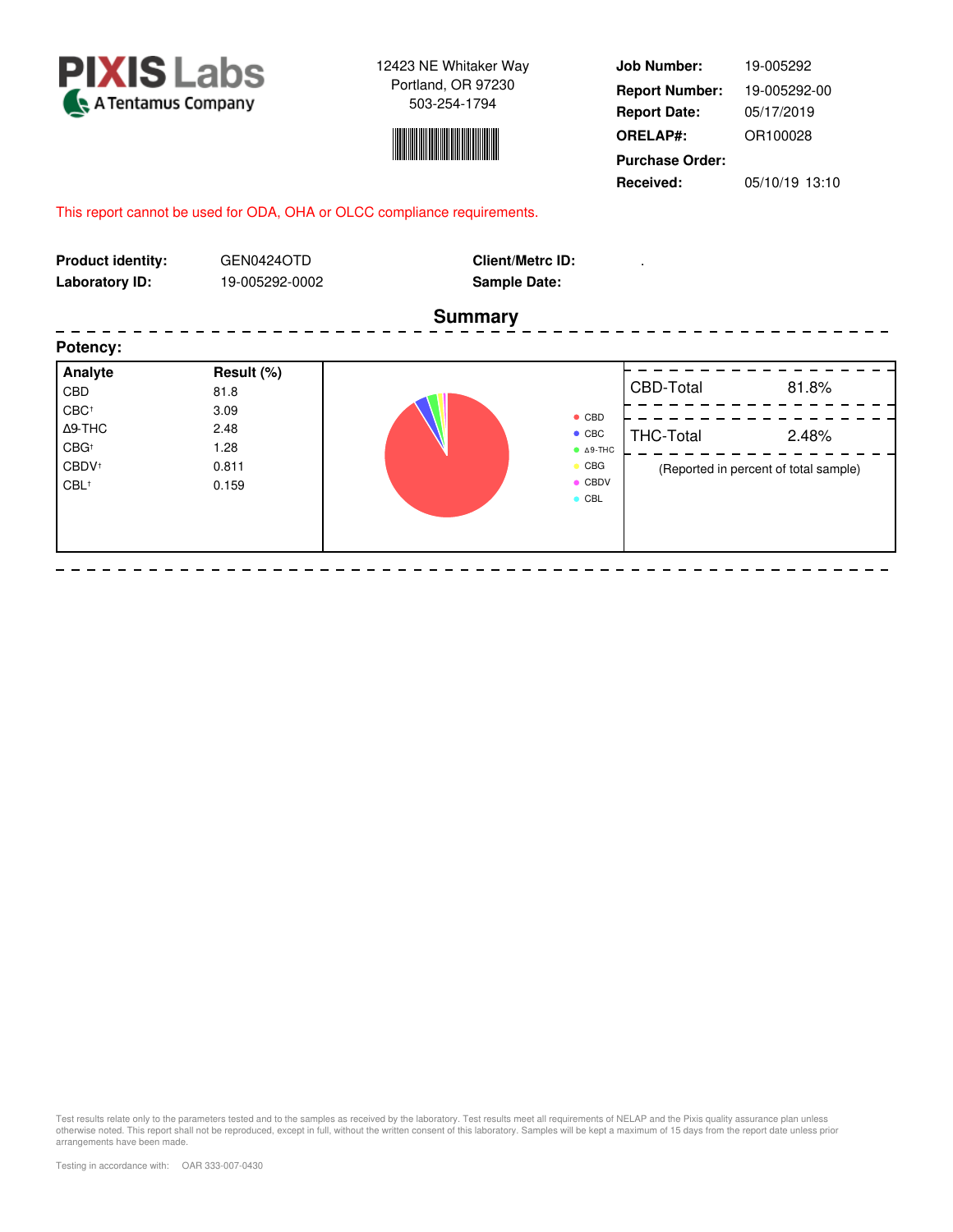



**Job Number: Report Date: ORELAP#:** 05/17/2019 OR100028 **Received:** 05/10/19 13:10 **Purchase Order:** 19-005292 **Report Number:** 19-005292-00

This report cannot be used for ODA, OHA or OLCC compliance requirements.

**Customer:** The CBD Skincare Co.

| <b>Product identity:</b> | GEN0424OTD     |
|--------------------------|----------------|
| <b>Client/Metrc ID:</b>  |                |
| <b>Sample Date:</b>      |                |
| <b>Laboratory ID:</b>    | 19-005292-0002 |
| <b>Relinquished by:</b>  |                |
| Temp:                    | 26.6 °C        |

# **Sample Results**

| Potency                     | Method J AOAC 2015 V98-6 |                      |            | Units %      | <b>Batch 1904318</b> | Analyze 05/16/19 10:03 AM |  |                             |
|-----------------------------|--------------------------|----------------------|------------|--------------|----------------------|---------------------------|--|-----------------------------|
| Analyte                     | As<br>Received           | <b>Dry</b><br>weight | <b>LOQ</b> | <b>Notes</b> |                      |                           |  |                             |
| $CBC^+$                     | 3.09                     |                      | 0.0957     |              |                      |                           |  | $\bullet$ CBD               |
| $CBC-A^+$                   | $<$ LOQ                  |                      | 0.0957     |              |                      |                           |  | $\bullet$ CBC               |
| CBC-Total <sup>+</sup>      | 3.09                     |                      | 0.188      |              |                      |                           |  | $^{\bullet}$ $\Delta$ 9-THC |
| CBD                         | 81.8                     |                      | 0.957      |              |                      |                           |  |                             |
| CBD-A                       | $<$ LOQ                  |                      | 0.0957     |              |                      |                           |  | $\circ$ CBG                 |
| CBD-Total                   | 81.8                     |                      | 0.188      |              |                      |                           |  | $\bullet$ CBDV              |
| CBDV <sup>+</sup>           | 0.811                    |                      | 0.0957     |              |                      |                           |  | $\circ$ CBL                 |
| CBDV-A <sup>+</sup>         | $<$ LOQ                  |                      | 0.0957     |              |                      |                           |  |                             |
| CBDV-Total <sup>+</sup>     | 0.811                    |                      | 0.187      |              |                      |                           |  |                             |
| $CBG^+$                     | 1.28                     |                      | 0.0957     |              |                      |                           |  |                             |
| CBG-A <sup>+</sup>          | $<$ LOQ                  |                      | 0.0957     |              |                      |                           |  |                             |
| CBG-Total <sup>+</sup>      | 1.28                     |                      | 0.188      |              |                      |                           |  |                             |
| $CBL$ <sup>+</sup>          | 0.159                    |                      | 0.0957     |              |                      |                           |  |                             |
| CBN                         | $<$ LOQ                  |                      | 0.0957     |              |                      |                           |  |                             |
| $\Delta$ 8-THC <sup>+</sup> | $<$ LOQ                  |                      | 0.0957     |              |                      |                           |  |                             |
| $\Delta$ 9-THC              | 2.48                     |                      | 0.0957     |              |                      |                           |  |                             |
| THC-A                       | $<$ LOQ                  |                      | 0.0957     |              |                      |                           |  |                             |
| THC-Total                   | 2.48                     |                      | 0.187      |              |                      |                           |  |                             |
| <b>THCV</b> <sup>+</sup>    | $<$ LOQ                  |                      | 0.0957     |              |                      |                           |  |                             |
| THCV-A <sup>+</sup>         | $<$ LOQ                  |                      | 0.0957     |              |                      |                           |  |                             |
| THCV-Total <sup>+</sup>     | $<$ LOQ                  |                      | 0.187      |              |                      |                           |  |                             |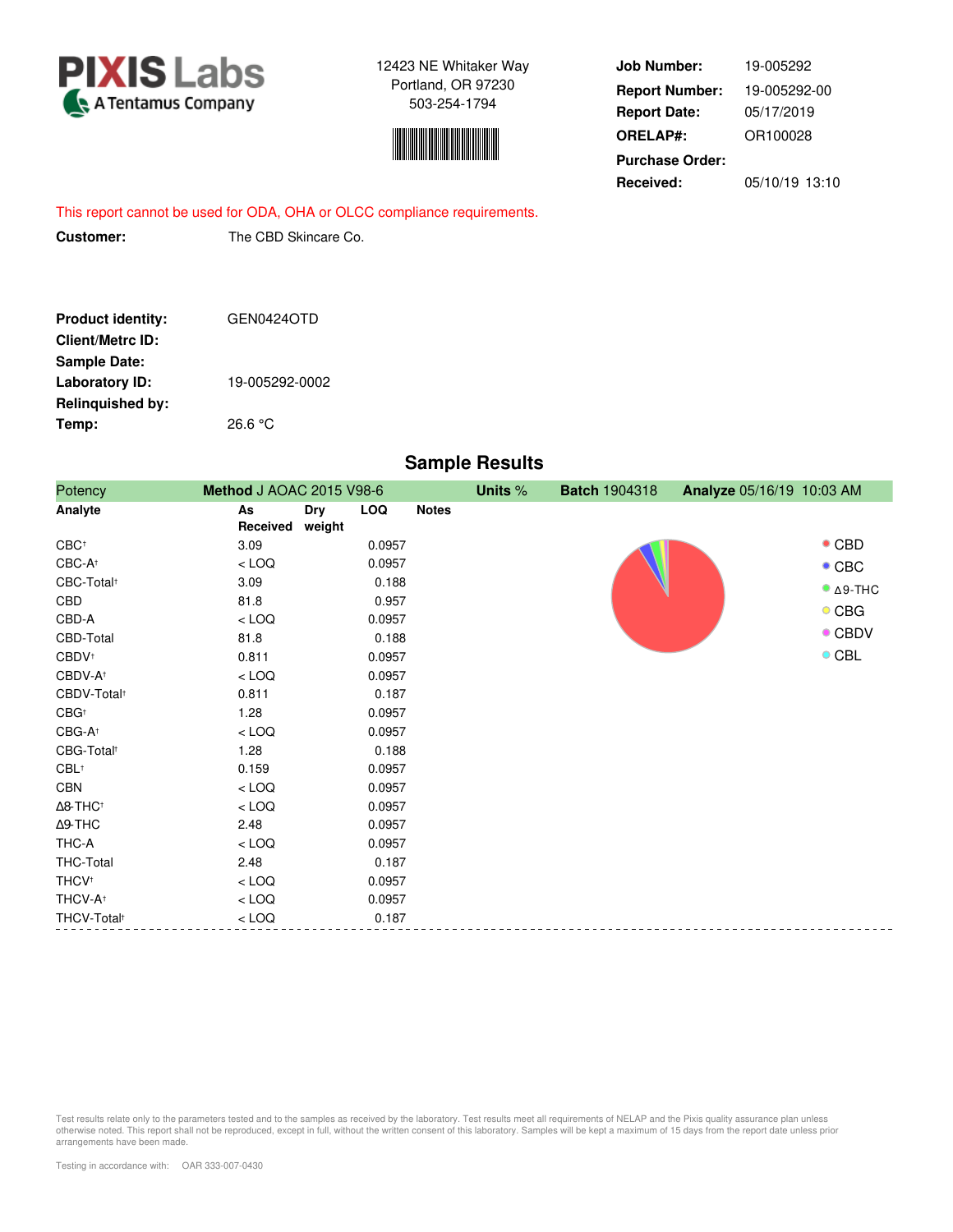



**Job Number: Report Date: ORELAP#:** 05/17/2019 OR100028 **Received:** 05/10/19 13:10 **Purchase Order:** 19-005292 **Report Number:** 19-005292-00

# This report cannot be used for ODA, OHA or OLCC compliance requirements.

## **Abbreviations**

**Limits:** Action Levels per OAR-333-007-0400, OAR-333-007-0210, OAR-333-007-0220 **Limit(s) of Quantitation (LOQ):** The minimum levels, concentrations, or quantities of a target variable (e.g., target analyte) that can be reported with a specified degree of confidence.

† = Analyte not NELAP accredited.

## **Units of Measure**

 % = Percentage of sample % wt =  $\mu$ g/g divided by 10,000

Approved Signatory

Derrick Tanner General Manager

Test results relate only to the parameters tested and to the samples as received by the laboratory. Test results meet all requirements of NELAP and the Pixis quality assurance plan unless otherwise noted. This report shall not be reproduced, except in full, without the written consent of this laboratory. Samples will be kept a maximum of 15 days from the report date unless prior arrangements have been made.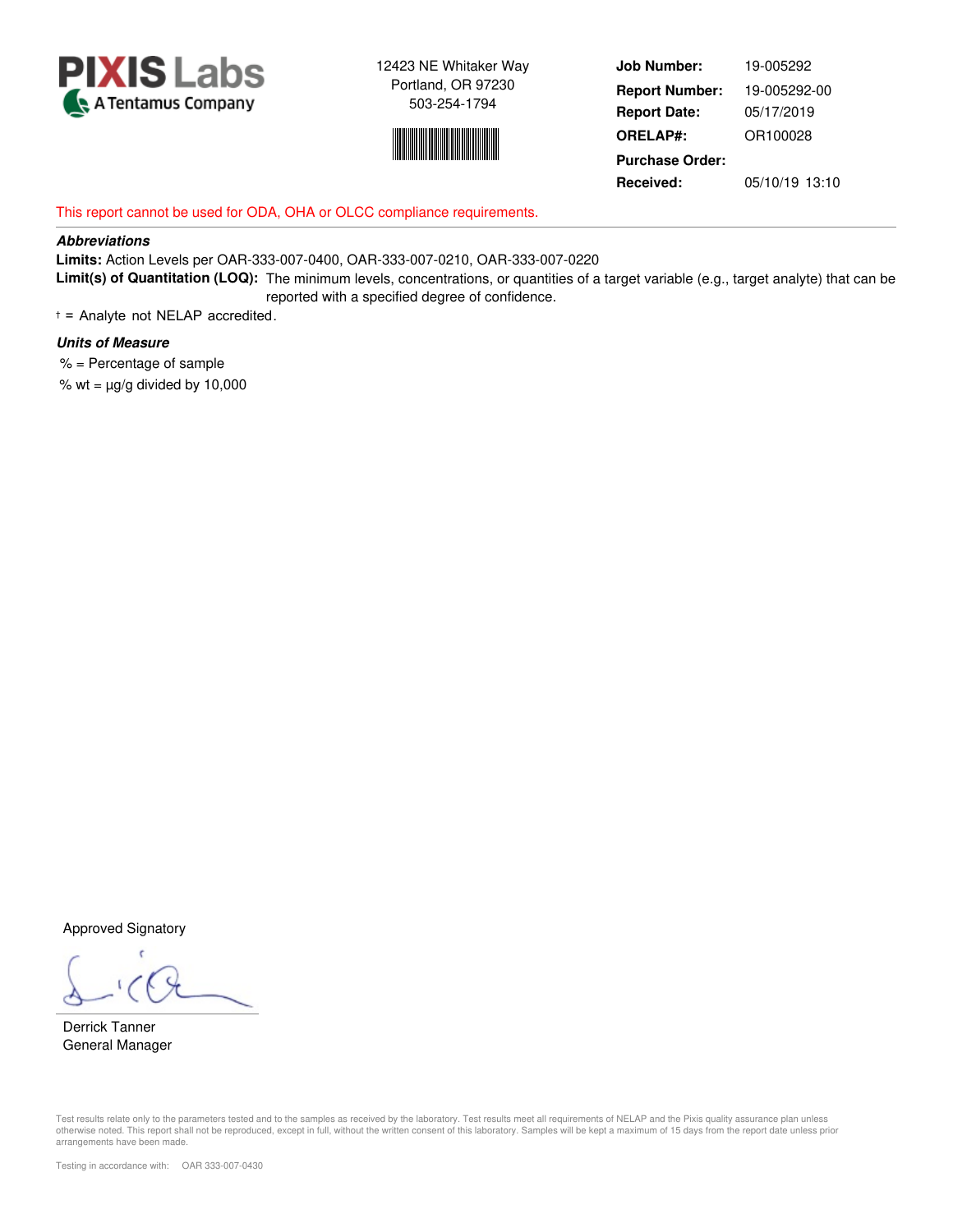



**Job Number: Report Date: ORELAP#:** 05/17/2019 OR100028 **Received:** 05/10/19 13:10 **Purchase Order:** 19-005292 **Report Number:** 19-005292-00

This report cannot be used for ODA, OHA or OLCC compliance requirements.

| <b>Laboratory Quality Control Results</b> |               |  |              |              |       |                 |                   |              |
|-------------------------------------------|---------------|--|--------------|--------------|-------|-----------------|-------------------|--------------|
| J AOAC 2015 V98-6                         |               |  |              |              |       |                 |                   |              |
| <b>Laboratory Control Sample</b>          |               |  |              |              |       |                 |                   |              |
| <b>Analyte</b>                            | <b>Result</b> |  | <b>Spike</b> | <b>Units</b> | % Rec | <b>Limits</b>   | <b>Evaluation</b> | <b>Notes</b> |
| CBDV-A                                    | 0.199         |  | 0.2          | %            | 99.5  | 85<br>115       | Acceptable        |              |
| CBDV                                      | 0.207         |  | 0.2          | %            | 104   | 85<br>115       | Acceptable        |              |
| CBD-A                                     | 0.186         |  | 0.2          | %            | 93.0  | 85<br>115       | Acceptable        |              |
| CBG-A                                     | 0.199         |  | 0.2          | %            | 99.5  | 85<br>115       | Acceptable        |              |
| <b>CBG</b>                                | 0.209         |  | 0.2          | %            | 105   | 85<br>115       | Acceptable        |              |
| CBD                                       | 0.215         |  | 0.2          | %            | 108   | 85<br>115       | Acceptable        |              |
| <b>THCV</b>                               | 0.198         |  | 0.2          | %            | 99.0  | 85<br>115       | Acceptable        |              |
| <b>THCVA</b>                              | 0.191         |  | 0.2          | %            | 95.5  | 85<br>115       | Acceptable        |              |
| <b>CBN</b>                                | 0.203         |  | 0.2          | %            | 102   | 85<br>115       | Acceptable        |              |
| <b>THC</b>                                | 0.183         |  | 0.2          | %            | 91.5  | 85<br>115       | Acceptable        |              |
| D8THC                                     | 0.200         |  | 0.2          | %            | 100   | 85<br>115<br>÷. | Acceptable        |              |
| CBL                                       | 0.194         |  | 0.2          | %            | 97.0  | 85<br>115       | Acceptable        |              |
| CBC                                       | 0.210         |  | 0.2          | %            | 105   | 85<br>115       | Acceptable        |              |
| <b>THCA</b>                               | 0.194         |  | 0.2          | %            | 97.0  | 85<br>115       | Acceptable        |              |
| CBCA                                      | 0.197         |  | 0.2          | %            | 98.5  | 85<br>115       | Acceptable        |              |

#### **Method Blank**

| Analyte      | <b>Result</b> | LOQ | <b>Units</b> | <b>Limits</b> | <b>Evaluation</b> | <b>Notes</b> |
|--------------|---------------|-----|--------------|---------------|-------------------|--------------|
| CBDV-A       | <b>ND</b>     | 0.1 | %            | < 0.1         | Acceptable        |              |
| CBDV         | <b>ND</b>     | 0.1 | %            | < 0.1         | Acceptable        |              |
| CBD-A        | <b>ND</b>     | 0.1 | %            | < 0.1         | Acceptable        |              |
| CBG-A        | <b>ND</b>     | 0.1 | %            | ${}< 0.1$     | Acceptable        |              |
| CBG          | <b>ND</b>     | 0.1 | %            | < 0.1         | Acceptable        |              |
| CBD          | <b>ND</b>     | 0.1 | %            | < 0.1         | Acceptable        |              |
| <b>THCV</b>  | <b>ND</b>     | 0.1 | %            | ${}< 0.1$     | Acceptable        |              |
| <b>THCVA</b> | <b>ND</b>     | 0.1 | %            | < 0.1         | Acceptable        |              |
| <b>CBN</b>   | <b>ND</b>     | 0.1 | %            | < 0.1         | Acceptable        |              |
| THC          | <b>ND</b>     | 0.1 | %            | ${}< 0.1$     | Acceptable        |              |
| D8THC        | <b>ND</b>     | 0.1 | %            | < 0.1         | Acceptable        |              |
| CBL          | <b>ND</b>     | 0.1 | %            | < 0.1         | Acceptable        |              |
| CBC          | <b>ND</b>     | 0.1 | %            | ${}< 0.1$     | Acceptable        |              |
| <b>THCA</b>  | <b>ND</b>     | 0.1 | %            | ${}< 0.1$     | Acceptable        |              |
| <b>CBCA</b>  | <b>ND</b>     | 0.1 | %            | < 0.1         | Acceptable        |              |

## *Abbreviations*

ND - None Detected at or above MRL

RPD - Relative Percent Difference

LOQ - Limit of Quantitation

## *Units of Measure:*

% - Percent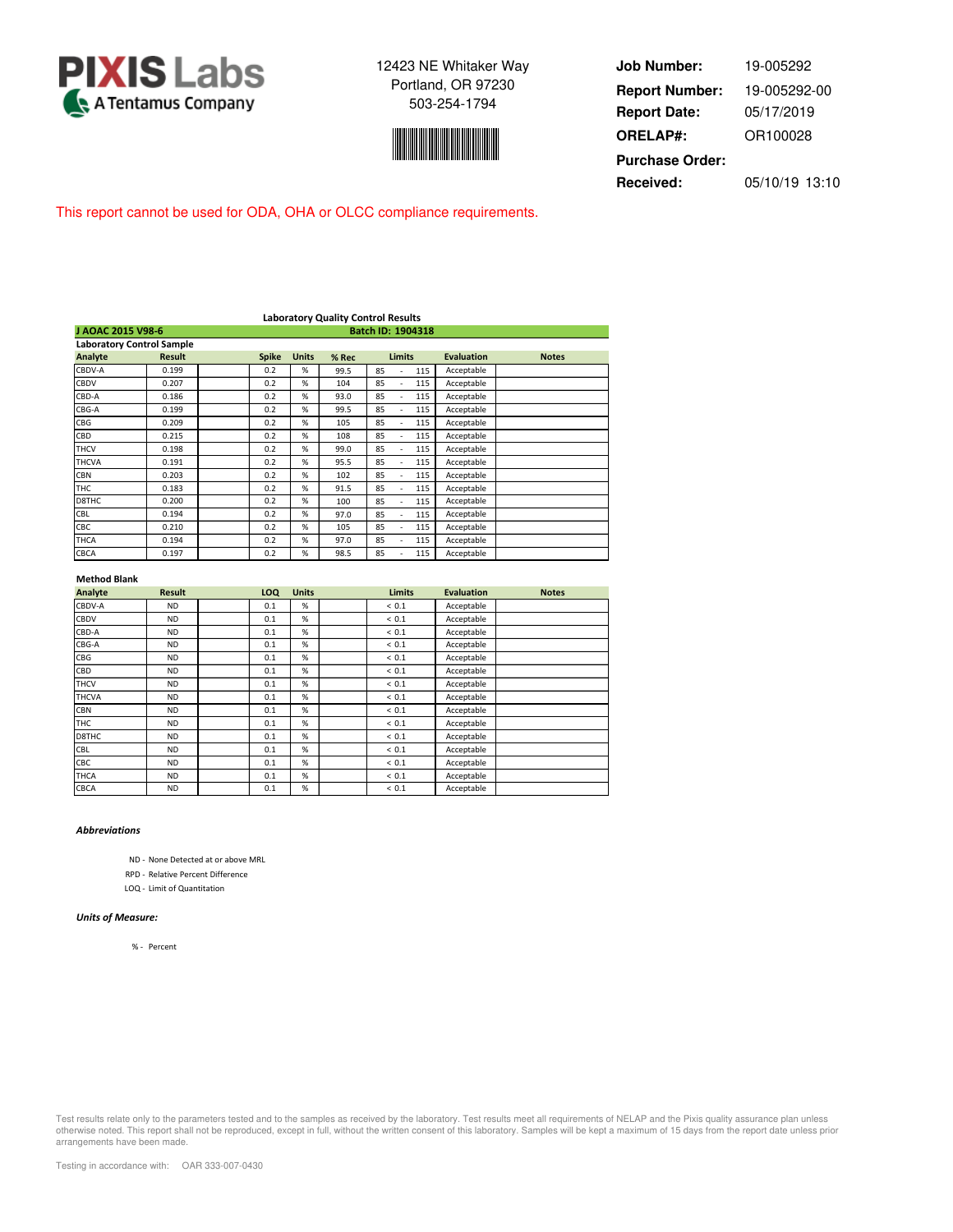



**Job Number: Report Date: ORELAP#:** 05/17/2019 OR100028 **Received:** 05/10/19 13:10 **Purchase Order:** 19-005292 **Report Number:** 19-005292-00

This report cannot be used for ODA, OHA or OLCC compliance requirements.

| J AOAC 2015 V98-6       |               |                    |     |                           |            | Batch ID: 1904318 |                   |              |  |
|-------------------------|---------------|--------------------|-----|---------------------------|------------|-------------------|-------------------|--------------|--|
| <b>Sample Duplicate</b> |               |                    |     | Sample ID: 19-005213-0001 |            |                   |                   |              |  |
| Analyte                 | <b>Result</b> | <b>Org. Result</b> | LOQ | <b>Units</b>              | <b>RPD</b> | <b>Limits</b>     | <b>Evaluation</b> | <b>Notes</b> |  |
| CBDV-A                  | <b>ND</b>     | <b>ND</b>          | 0.1 | %                         | $\Omega$   | <20               | Acceptable        |              |  |
| CBDV                    | <b>ND</b>     | <b>ND</b>          | 0.1 | %                         | $\Omega$   | < 20              | Acceptable        |              |  |
| CBD-A                   | <b>ND</b>     | <b>ND</b>          | 0.1 | %                         | $\Omega$   | < 20              | Acceptable        |              |  |
| CBG-A                   | <b>ND</b>     | <b>ND</b>          | 0.1 | %                         | $\Omega$   | <20               | Acceptable        |              |  |
| CBG                     | 2.99          | 3.05               | 0.1 | %                         | 1.99       | <20               | Acceptable        |              |  |
| CBD                     | 0.728         | 0.743              | 0.1 | %                         | 2.04       | < 20              | Acceptable        |              |  |
| <b>THCV</b>             | 0.844         | 0.858              | 0.1 | %                         | 1.65       | < 20              | Acceptable        |              |  |
| <b>THCVA</b>            | <b>ND</b>     | <b>ND</b>          | 0.1 | %                         | $\Omega$   | < 20              | Acceptable        |              |  |
| <b>CBN</b>              | 1.08          | 1.10               | 0.1 | %                         | 1.83       | < 20              | Acceptable        |              |  |
| <b>THC</b>              | 92.4          | 93.9               | 0.1 | %                         | 1.61       | <20               | Acceptable        |              |  |
| D8THC                   | <b>ND</b>     | <b>ND</b>          | 0.1 | %                         | $\Omega$   | <20               | Acceptable        |              |  |
| CBL                     | <b>ND</b>     | <b>ND</b>          | 0.1 | %                         | $\Omega$   | < 20              | Acceptable        |              |  |
| CBC                     | 2.27          | 2.30               | 0.1 | %                         | 1.31       | <20               | Acceptable        |              |  |
| <b>THCA</b>             | <b>ND</b>     | <b>ND</b>          | 0.1 | %                         | $\Omega$   | <20               | Acceptable        |              |  |
| CBCA                    | <b>ND</b>     | <b>ND</b>          | 0.1 | %                         | $\Omega$   | <20               | Acceptable        |              |  |

## *Abbreviations*

ND - None Detected at or above MRL

RPD - Relative Percent Difference

LOQ - Limit of Quantitation

#### *Units of Measure:*

% - Percent